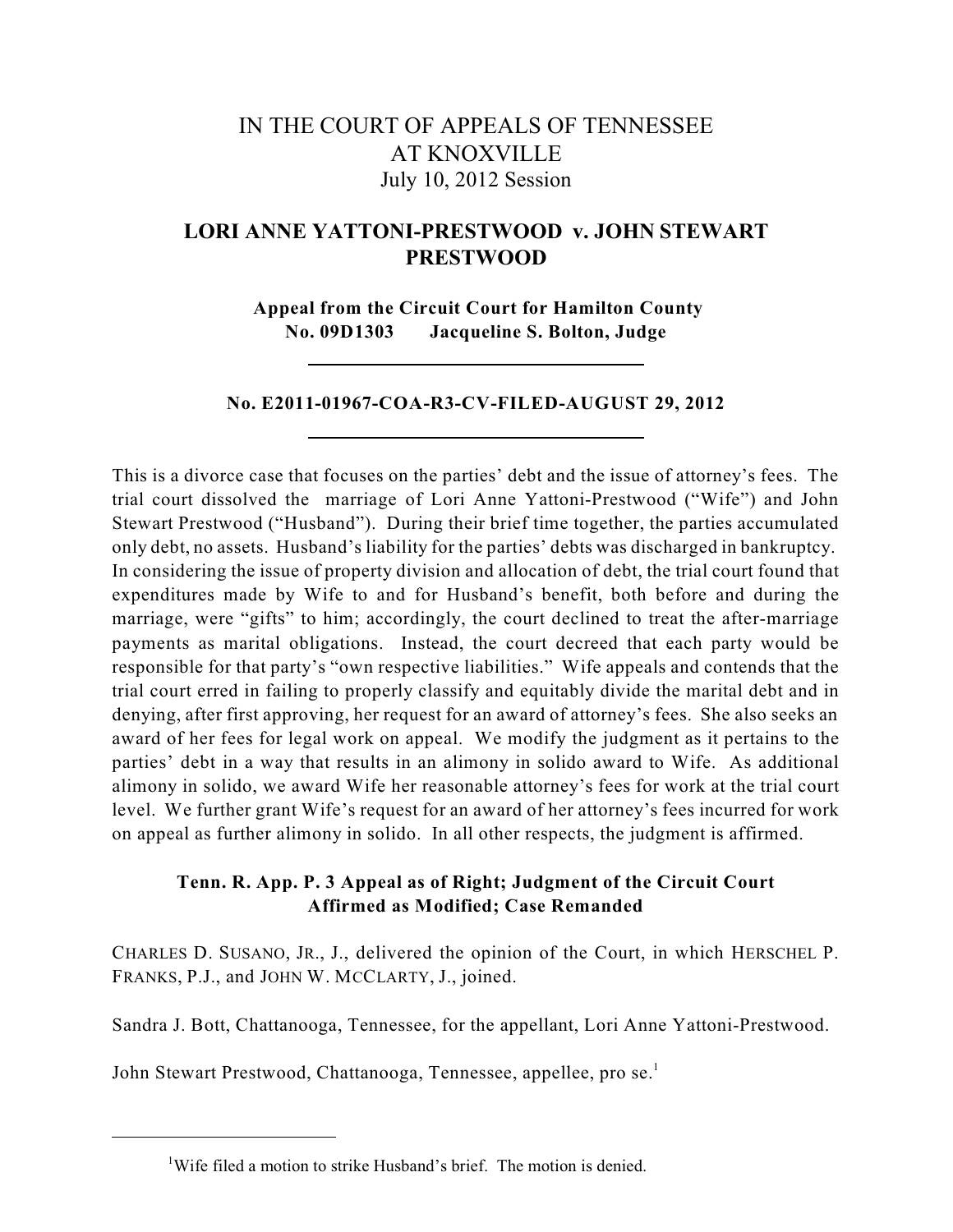#### **OPINION**

I.

Husband and Wife met in April 2008 on an internet dating site. They met in person when Husband returned to Chattanooga. Both had been married before – Husband twice, and Wife once. The parties had no children together, but Wife's teenage daughter lived with the parties. After a "whirlwind" courtship, they were married on July 26, 2008. They separated ten months later. Wife sued for divorce in June 2009. While the divorce was pending, Peoples Bank ("the Bank") sued on a promissary note that the parties had executed before the marriage in connection with the refinancing of property ("the Intermont property") owned by Husband. The Bank's case was consolidated with the parties' divorce. In May 2010, also during the pendency of the divorce, Husband filed a petition in bankruptcy seeking a discharge pursuant to Chapter 7 of the Bankruptcy Code. His debts were discharged in that proceeding. After the Intermont property was sold at foreclosure, the Bank continued to pursue its action, but only against Wife. It sought a deficiency judgment in the amount of \$35,096.18 plus interest and fees.

Trial was held on January 18, 2011. At the start of the proceedings, Wife announced that she had agreed with the Bank to the entry of a judgment in the amount of \$15,000 in settlement of the Bank's claim. The trial proceeded in the divorce matter.

In 2007, before the parties met, Husband purchased the Intermont property for \$106,000; later he secured the rezoning of the property to a commercial designation. His plan was to sell the property for office space. In 2008, Husband decided to refinance the mortgage debt on the Intermont property. Ten days before the parties' marriage, Husband refinanced the debt; on the new debt, Husband was the primary borrower and Wife was a cosigner. Wife was never an owner of the Intermont property.

The Bank distributed the loan proceeds in two checks; the first, for \$105,682.76, was used to pay off Husband's original loan. Husband deposited the remaining proceeds, \$62,317.24, into his personal checking account. Wife testified she paid for the appraisal and the closing costs, but received none of the proceeds. Husband used \$16,000 of the proceeds to pay a debt due a former girlfriend. Husband testified that he and his former girlfriend were partners in a venture to buy property, sell it, and thereafter split the hoped-for profit. He said that venture was similar to the one he had with Wife on the Intermont property. Wife said she agreed to co-sign the note based upon Husband's assurance that he could repay the loan; she testified that Husband told her he needed a co-signer because he had so many other properties at the time and because loan requirements had changed. Husband testified that the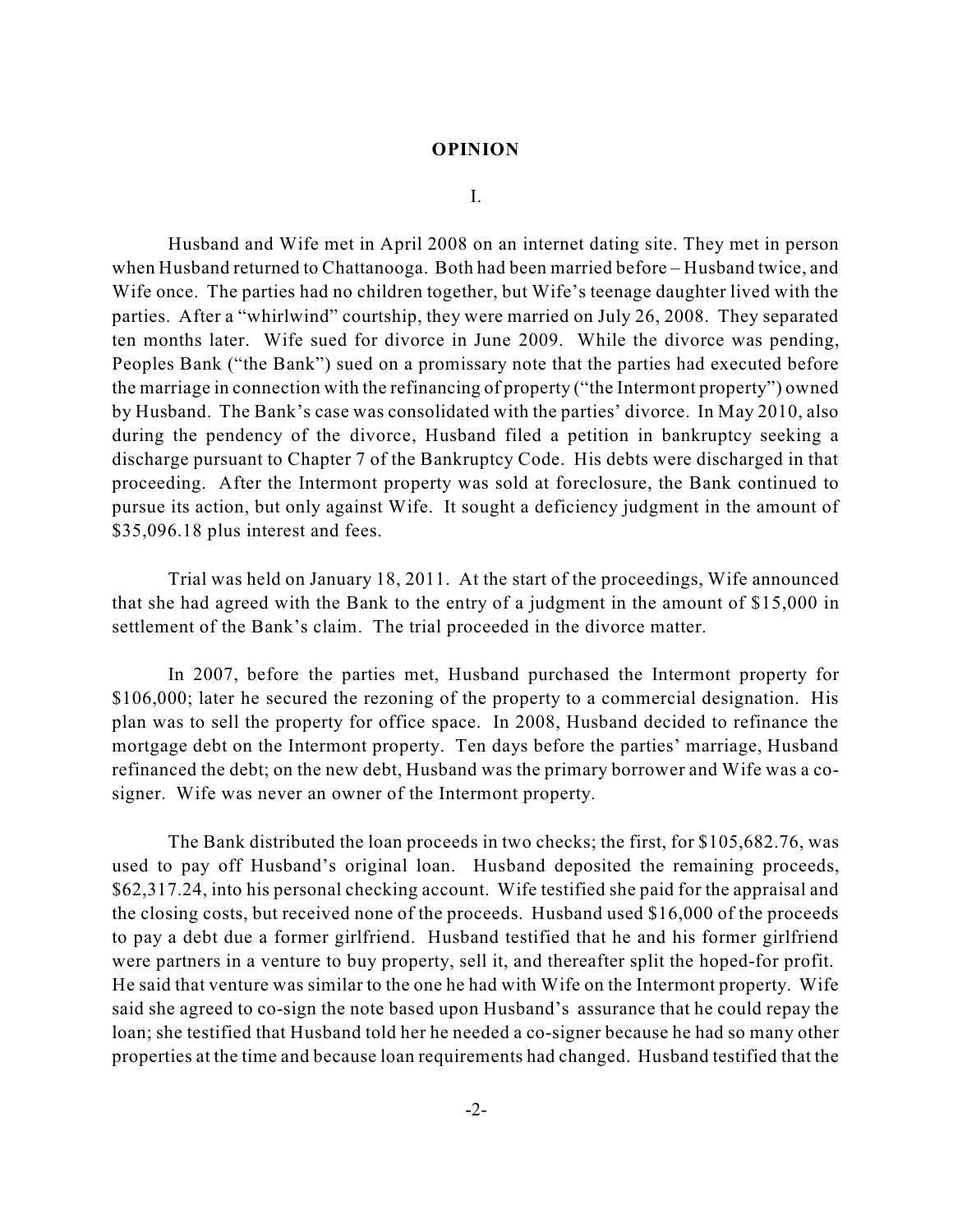parties were partners and that this was a "business proposition" in which both stood to make a profit.

Husband, 44, was a real estate appraiser, who owned his business for over 15 years. He also made money by purchasing and renovating properties, then refinancing the loans so as to spin off his equity as money in his pocket. Husband estimated that, during the marriage, he earned about \$30,000 a year. Wife, 46, had a real estate license but worked very little since the end of her first marriage. She estimated that she earned between \$7,000 and \$15,000 a year. Asked whether she worked during the marriage, Wife replied, "I was a real estate agent, I guess."

Both parties brought assets to the marriage. In 2004, as a part of a settlement in her first divorce, Wife was awarded a lake lot. She sold the property and used most of the proceeds to buy two properties outright – her personal residence ("West Pointe Drive"), and a rental property ("Signal View"). Wife also owned a Mercedes sports car and jewelry including a custom Rolex watch, all of which she received from her first husband. In addition, she estimated that she had some \$20,000 or more in cash remaining from her divorce settlement. Wife had no debt at the time of the marriage except for an obligation on a loan for a Toyota automobile and a \$5,000 balance on her Bank of America Mastercard.

Husband owned a home ("Valleybrook Circle"), three or four rental properties, and the Intermont property, all of which were mortgaged. Valleybrook Circle had a first and second mortgage and the two mortgage payments totaled nearly \$5,000 a month. In addition to his 34-foot Wellcraft boat, Husband had a new Ford truck, a Corvette, a collection of sports cars, and a Harley Davidson motorcycle. Husband initially testified that only the Ford truck was encumbered with a lien; in later testimony, however, he indicated that he borrowed against some of the sports cars the month before the parties met. In addition, the remaining Intermont loan proceeds – less than \$18,000 – remained in his checking account at the time of the marriage. Husband testified that some of the funds went toward shared expenses – he gave, as an example, the mortgage payment on his home during the first month of the marriage. By the end of the next month, the account had a balance of only \$2,300.

When the parties returned from their honeymoon, they decided to move into Husband's Valleybrook Circle home, leaving Wife's West Pointe Drive home vacant. Husband said he suggested selling his home and moving into Wife's paid-for property, but "she wanted to live in my house with the swimming pool and the hot tub. . . ." Wife testified that, a few weeks later, Husband suggested that she refinance her Signal View property. She did so and obtained a \$99,000 line of credit. Wife presented a list of expenditures to and for Husband during the marriage out of funds in her checking account, including the monies from the equity line. Wife testified that she had wrote \$90,212.95 in checks directly to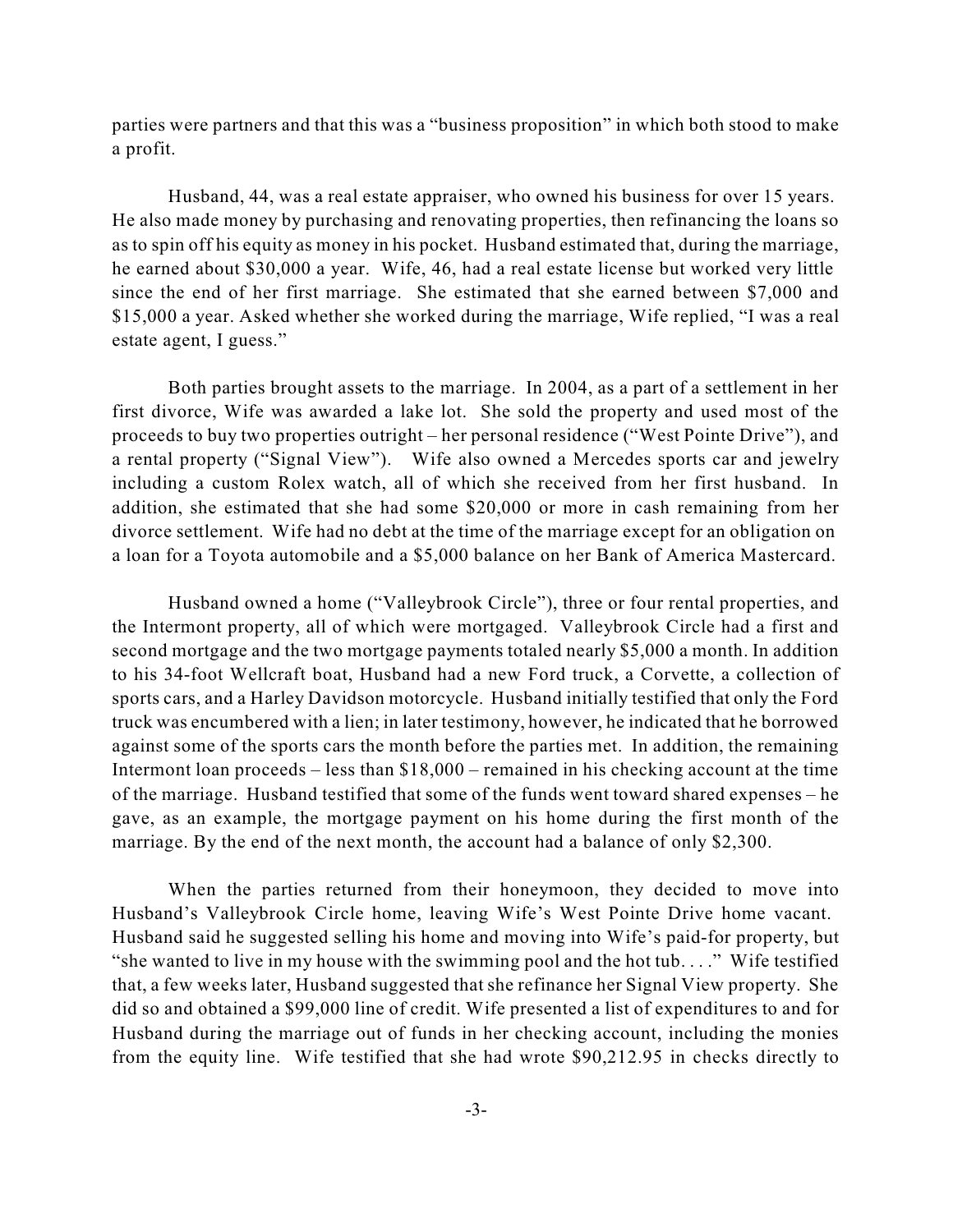Husband or in payment of expenses for him. Among the listed items were payments for Husband's truck, a boat repair, repairs to a rental property, a \$19,000 plus balloon payment due on Husband's Corvette, checks directly to him totaling \$30,000, an American Express credit card payment of \$16,000 for Wife's engagement ring, tree cutting at Husband's property, and a business advertisement expense. She also had pages of other assorted payments to or for him. In addition, Wife sold, at a loss, a diamond ring and a diamond bracelet she received from her first husband, and used the money to pay credit card bills.

Acknowledging the checks from Wife to him during the marriage, Husband said, "honestly, we lived beyond our means when we shouldn't have been." He said the couple spent money on eating out, friends and liquor. Husband said he had used the various expenditures for their living expenses. He said he spent more than \$12,000 to renovate a closet in his home for all of Wife's shoes and clothes, and more money to renovate a bedroom and bath for her daughter. Husband agreed he had rental properties during the marriage, but said the income never covered the expenses. Husband said he generally paid the household bills, but Wife paid "every now and again."

At trial, Husband was questioned extensively about the information he provided on the Intermont loan application. Husband acknowledged the document was signed on February 25, 2008 – before the marriage. On the application, Husband stated income of \$13,500 per month from his appraisal business and another \$5,000 a month in "rental/investment" property income. Regarding his personal wealth, Husband claimed total assets of \$2,306,000, and a net worth of nearly \$1.6 million. When asked whether it was true that, as stated in the application, he also had \$18,000 "cash on hand," he replied, "[m]ay or may not." Husband testified that it wouldn't surprise him to hear that his bank account had a negative \$285.00 balance two months before he married Wife. Husband testified he had fully disclosed his financial condition to Wife before the marriage and said he told her he was "borderline bankrupt." Husband said he told Wife he was not in a position to get married until he had handled his finances, but Wife insisted: "She said she had over half a million dollars in assets and that she loved me and that she didn't care whether we . . . won or lost financially, that she wanted to partner up with me and make a go of things financially." Wife denied making any such statements. She agreed that Husband told her he was having some "financial difficulties," but said she later learned that his idea of financial difficulties and hers was "very different."

In response to further questioning about the Intermont property, Husband stated,

[t]his was for People[s] Bank. This has been discharged. This has nothing to do with you.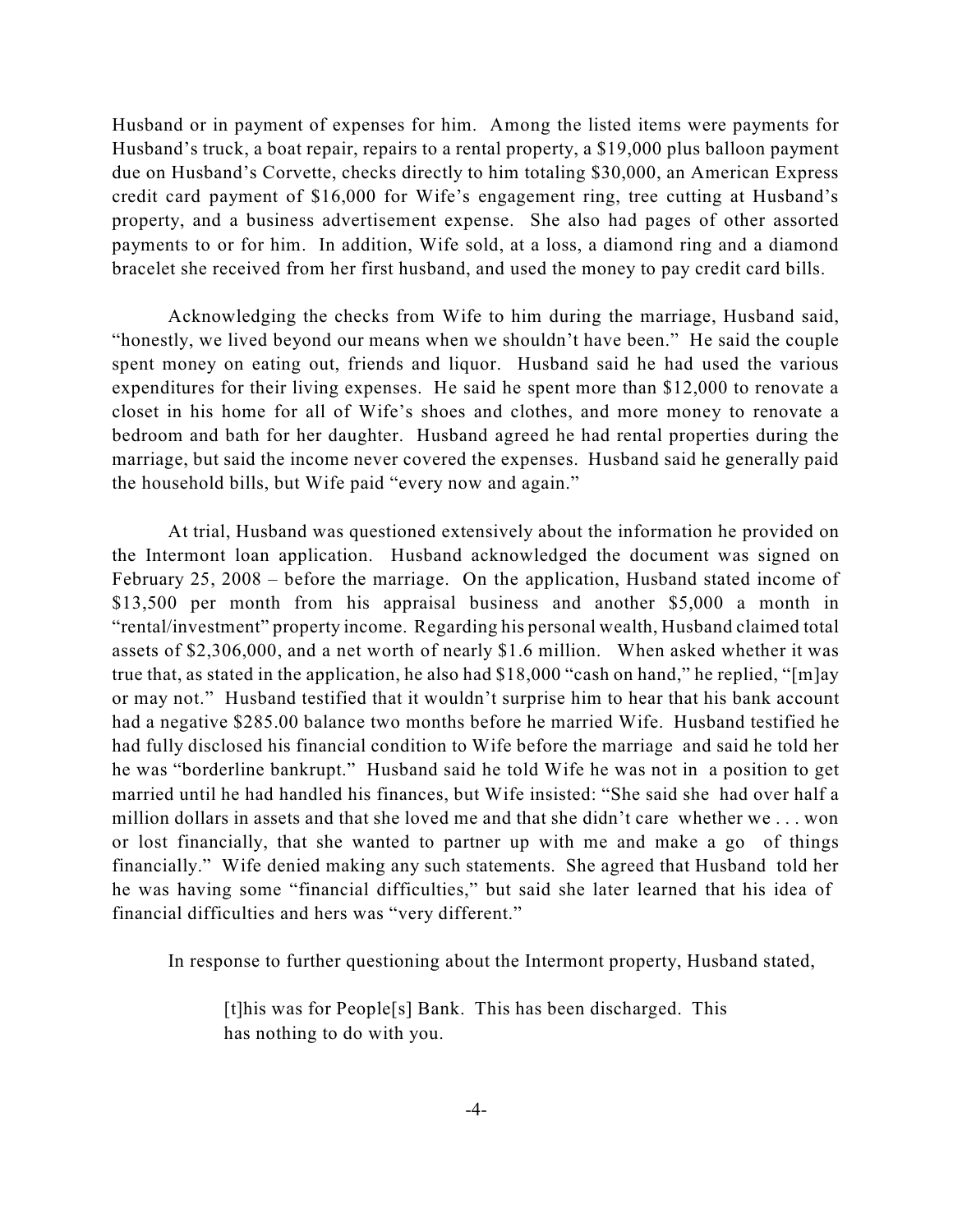Husband agreed, however, that the debt was not discharged as to Wife. He suggested she could also file for bankruptcy protection if she sold her home. By his calculations, she could pay the Intermont judgment and the other debts and still be "180 [thousand dollars] in the good." Asked what benefit Wife derived from the refinancing of his office building, Husband said, "I don't know," then added that Wife

> lived a good life. She lived in a house with a swimming pool and a hot tub. She had her friends over every day drinking all day long.

At the time of trial, Wife's debts, including the Peoples Bank judgment, totaled about \$155,000. Wife said that Husband was "very well aware" that the monies she had used toward his expenses were intended to take care of her daughter and that she "very much expected" them to be paid by him. Wife said she had not maintained her real estate license because she couldn't afford the \$1,200 in yearly fees. She said she had "resumes out everywhere" trying to find any kind of job.

Wife's income and expense statement reflects that Wife earns \$2,450 a month in rental income from the Signal View and West Pointe Drive properties. Her expenses are reflected in her statement as \$3,328 a month, including \$1,000 in rent and utilities, \$400 in "interest-only" payments on the Signal View loan, \$500 in credit card payments, and \$300 toward her attorney's fees. Thus, according to the statement, Wife's expenses exceed her income by \$878 each month. Wife explained that she had transferred her West Pointe Drive home, valued at \$190,000, to her parents by way of a quitclaim deed, in order to keep it for her daughter's benefit and to prevent Husband from getting it. It was being rented out, but her parents allowed her to keep the rental income. Wife's Signal View property was also leased – for \$800 a month.

Wife said her Toyota was repossessed and she sold her Mercedes and used the proceeds to pay bills. Wife testified at the divorce hearing that, on the very day she testified in an *earlier* hearing that she kept a safe for valuables, someone kicked in the back door to her home and stole the small safe and an expensive Rolex watch; she strongly suspected Husband was responsible for the theft, but that an investigation did not result in any charges. In addition to the Bank, Wife had been sued by American Express and other credit card companies, but she did not want to file for bankruptcy, as Husband had suggested. In hindsight, Wife believed that Husband "never loved [her]," and "was out for himself and to pay his bills." She said she was in debt, "scared," and needed Husband to "honor his debt."

At the time of the hearing, Husband was living on a houseboat he rented for \$500 a month. He drove a Mercedes 500 convertible that his mother and aunt had bought him. He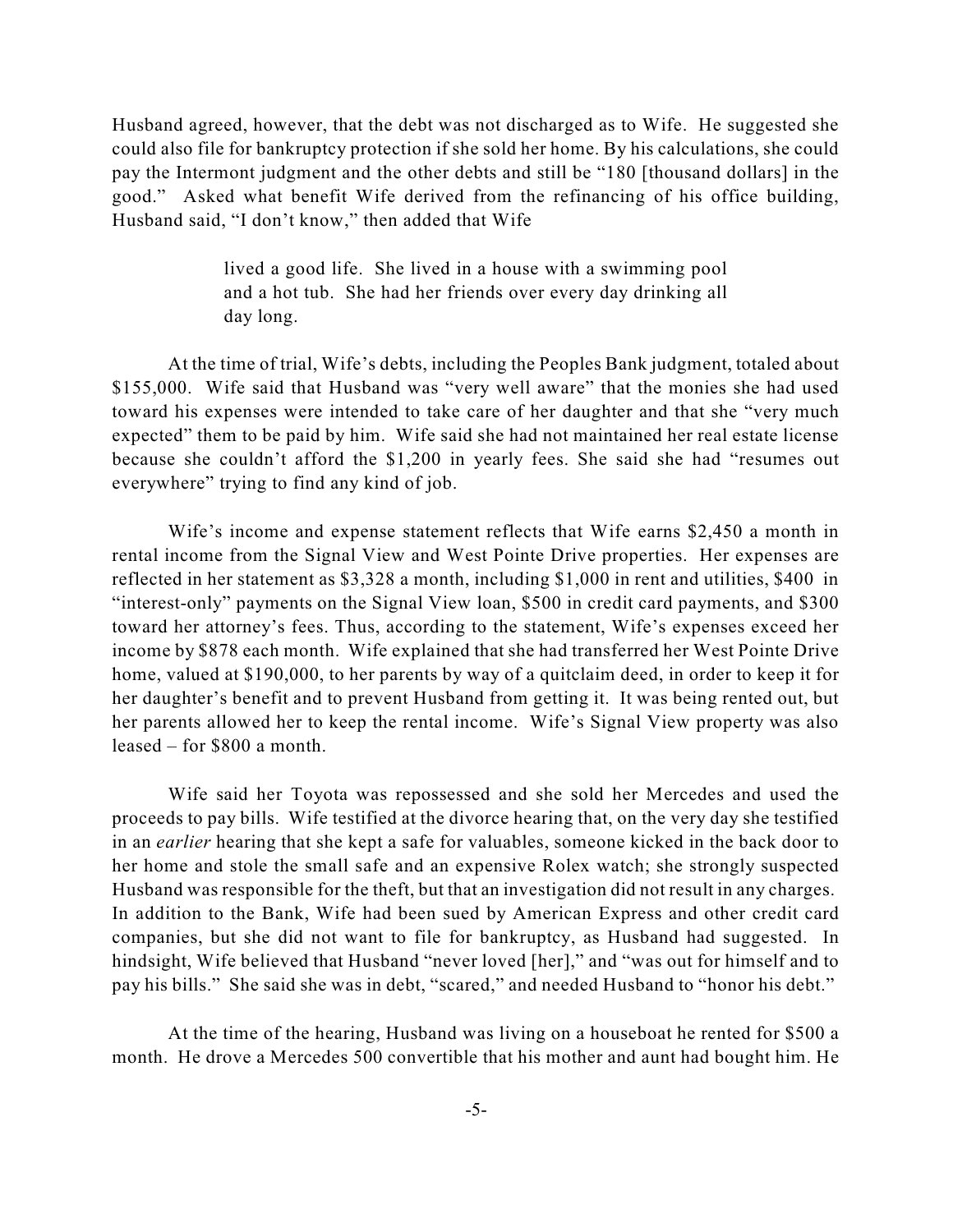testified that he was still doing appraisals and that he earned \$10,000 to \$12,000 a year, which, according to him, barely covered his basic expenses. He said he was looking for other work, but that he no longer tried to earn money renovating properties or selling cars. Husband's 2009 income tax return reflected that he had an adjusted gross income that year of nearly \$12,000; in addition to his appraisal income, he had a loss of some \$5,000 in car sales, and rental income of \$1,145. Husband had discharged \$473,603 of debts in the bankruptcy. Husband said his mother helped him cover expenses each month. He was evicted from his townhouse three months before trial for non-payment of rent, at which time he moved to the houseboat.

Husband said that, on the advice of counsel, he listed Wife as a creditor on his bankruptcy schedules. As to his opinion of whether he owed Wife anything, Husband stated:

> [W]e went in together as a married couple. The economy was bad. We're both real estate people. We both know we were starving. She – she chose to get out of the marriage; I didn't.

Wife's May 2009 American Express statement contained a handwritten note from Husband – "I will try to pay you \$4,000 when I get it." According to Husband, this was the only money he ever agreed to repay to Wife.

At the conclusion of the proof, the trial court reserved judgment pending the resolution of the bankruptcy proceeding. In February 2011, the bankruptcy court made an oral ruling dismissing Wife's adversary proceeding against Husband. On May 5, 2011, the trial court entered its findings of facts and conclusions of law. Therein, the trial court granted the parties a divorce, found they accumulated no marital assets, and ordered that the parties would retain their separate property and be responsible for their "own liabilities."

In response to post-trial motions, the court reopened the proof and heard argument, mainly focused on the question of whether Husband's discharge in bankruptcy "trumped" the trial court's ability to assign him debt in the divorce. In a detailed affidavit, bankruptcy attorney Jerrold D. Farinash presented an analysis of current bankruptcy law and essentially advised the court that it had the authority to impose domestic support obligations or a lump sum judgment against Husband and that such debts would be nondischargeable and could be imposed without violating the bankruptcy court's discharge order. After the hearing, the court determined that, notwithstanding its authority regarding debt, its earlier decision would remain unchanged. The court adopted its May 5 findings of fact and conclusions of law as its final judgment. In a supplemental order, and contrary to an earlier ruling, the court summarily denied Wife's request for an award of her attorney's fees. Wife timely filed a notice of appeal.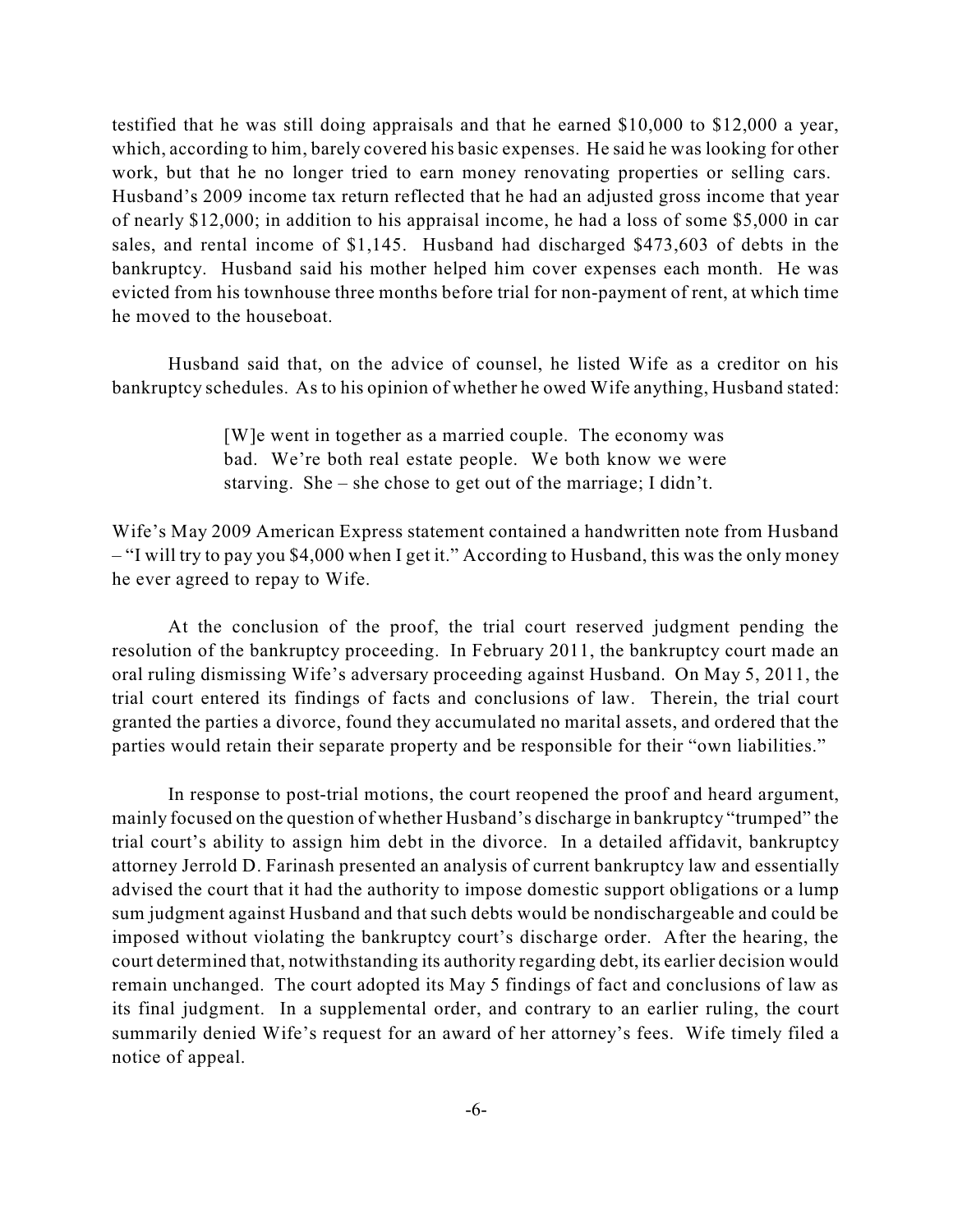Wife raises three issues for our consideration:

1. The trial court erred in assigning one hundred percent of the marital debt to Wife.

2. The trial court erred in failing to award Wife her attorney's fees after finding that Husband should pay Wife's reasonable attorney's fees.

3. Wife is entitled to her reasonable attorney's fees for this appeal.

#### III.

In this non-jury case, our standard of review is de novo upon the record of the proceedings below; however, the record comes to us with a presumption of correctness as to the trial court's factual determinations, a presumption we must honor unless the evidence preponderates otherwise. Tenn. R. App. P. 13(d); *Wright v. City of Knoxville*, 898 S.W.2d 177, 181 (Tenn. 1995). There is no presumption of correctness as to the trial court's conclusions of law. *Kendrick v. Shoemake*, 90 S.W.3d 566, 569 (Tenn. 2002); *Campbell v. Florida Steel Corp*., 919 S.W.2d 26, 35 (Tenn. 1996).

A trial court has broad discretion in fashioning a division of marital property. *Fisher v. Fisher*, 648 S.W.2d 244, 246 (Tenn. 1983); *Barnhill v. Barnhill*, 826 S.W.2d 443, 449-50 (Tenn. Ct. App. 1991). A finding of an abuse of discretion is usually predicated upon the court's application of an incorrect legal standard, unsound reasoning, or reliance upon erroneous facts. *Eldridge v. Eldridge*, 42 S.W.3d 82, 85 (Tenn. 2001).

IV.

# A.

Wife asserts that the trial court erred in characterizing payments made by her to or for Husband, both before and after the marriage, as "gifts" from her to Husband. She also argues that the court erred in ruling that debts incurred by Wife in connection with these payments were her sole responsibility. The court labeled these debts as the separate debts of Wife. Wife contends that this decree by the court is not equitable.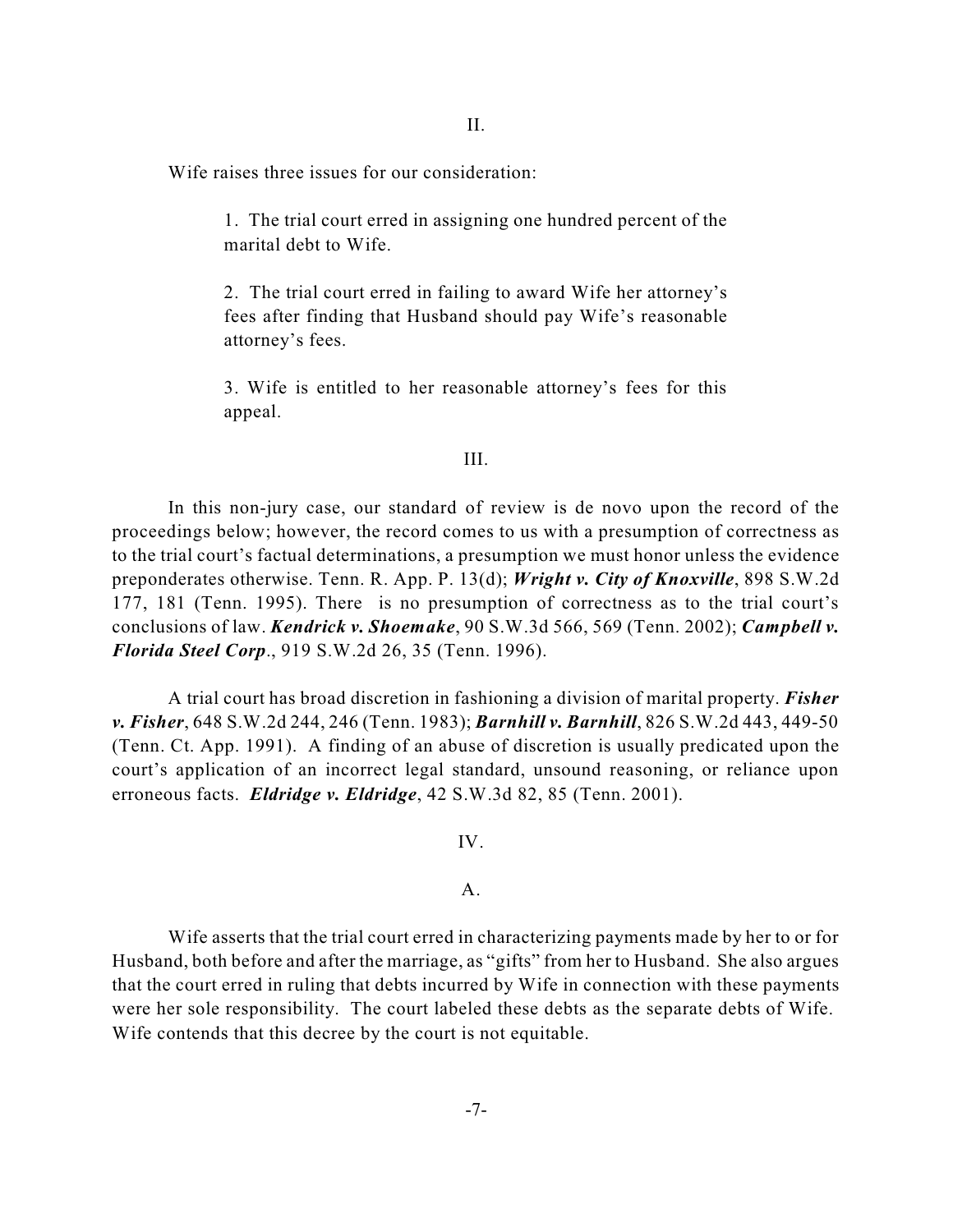We quote the following pertinent portions of the trial court's ruling:

Throughout the short marriage, both individuals continued to spend and financially commit themselves in excess of any actual earnings or expected earnings.

\* \* \*

Several imprudent financial decisions were made throughout the couple's short-lived relationship. Before the parties were married, in February 2008, Wife signed as a co-borrower on a note for the Intermont Property. [. . .] The Loan Application clearly states that the funds are to reimburse for renovation money, and the primary borrower is Husband. Wife provided substantial amounts of money to Husband before marriage and throughout marriage in the forms of credit cards and cash transfers to his bank account. All of these transfers were done willingly and without any evidence of fraud or duress. These transfers are viewed as gifts and it is impossible to now compensate Wife for these transfers.

Tennessee case law is clear. It is the Court's hope and desire to place parties of a short marriage in similar positions as if the marriage had never taken place. This goal is not to trump all other concerns though.

\* \* \*

Here, the parties have had a significant change in value of their total assets during the marriage. [. . .] [T]he value in the present case was destroyed. [P]lacing the parties in a position as if the marriage never took place would be impossible. The parties to this marriage entered into several financially imprudent transactions, transferred significant amounts of money amongst themselves, and have almost no assets to show for these actions. Wife concedes that Husband's only asset and separate property is a Mercedes Benz which his mother purchased for him. In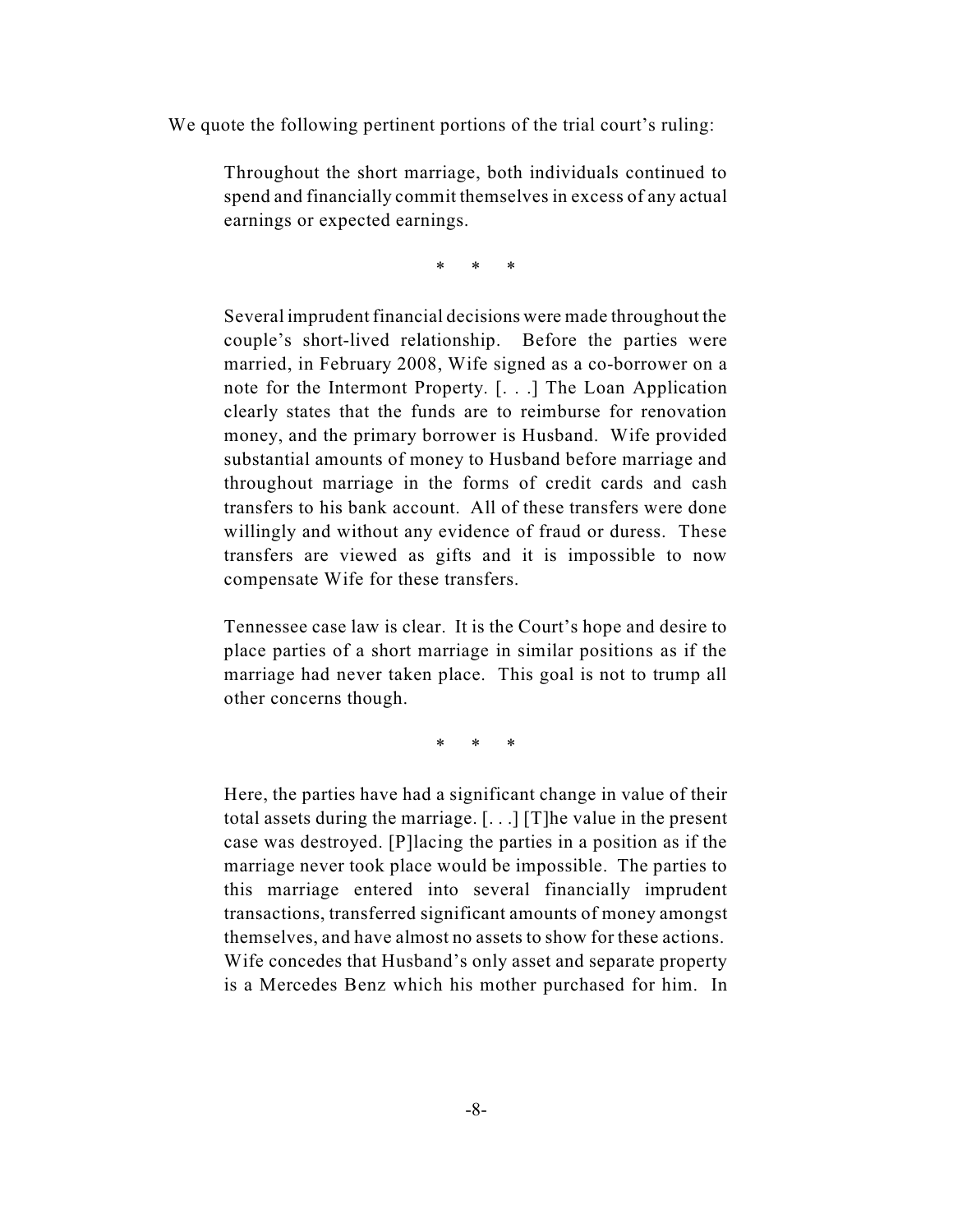Exhibit  $3$ , <sup>2</sup>Wife asks for this Court to provide approximately \$103,343.00 in liability to Husband.<sup>3</sup> This Court finds that these transactions were conducted freely and willingly during and before marriage. Accordingly the Court cannot enter the judgment the Wife seeks.

Using Exhibit 3 for guidance, the parties shall both retain their respective separate property. The Husband shall keep the household goods and furnishings, his clothing, the 1999 Mercedes SL 500 and the 1989 Ford [v]an. The Wife shall retain the [Signal View] residence . . . , the household goods and furnishingslisted [on exhibit] 3, jewelry, and clothing. *Husband shall pay Wife's reasonable attorney fees*.

The parties shall be responsible for their own respective liabilities. The Court is unable to find any duress, fraud, or willful misconduct on the evidence presented. While unfortunate, the excessive expenditures and financially reckless behavior of these parties makes it impossible to place the parties in positions as [if] the marriage never happened.

(Internal citations omitted; footnotes and emphasis added.)

B.

Marital debts are "all debts incurred by either or both spouses during the course of the marriage up to the date of the final divorce hearing." *Alford v. Alford*, 120 S.W.3d 810, 813 (Tenn. 2003); Tenn. Code Ann.  $\S$  36-4-121(b)(1)(A). In Tennessee, the equitable distribution of marital debt is accomplished with reference to the following guidelines: "(1) the debt's purpose; (2) which party incurred the debt; (3) which party benefitted from incurring the debt; and (4) which party is best able to repay the debt." *Id.* at 814. *(*citing *Mondelli v. Howard*, 780 S.W.2d 769, 773 (Tenn. Ct. App. 1989)). "A careful application of these factors will insure the fairest possible allocation of debt. It will also protect the spouse who did not incur the debt from bearing responsibility for debts that are the result of personal excesses of the other spouse." *Id*.

<sup>&</sup>lt;sup>2</sup> Exhibit 3 is Wife's Assets and Liabilities Statement. Husband submitted no statement of income, expenses, liabilities, or assets at trial.

 ${}^{3}$ It is not clear to us, from a review of Exhibit 3, how the trial court derived this figure; the exhibit contains no specific amount requested by Wife or deemed by her as Husband's share of the liabilities.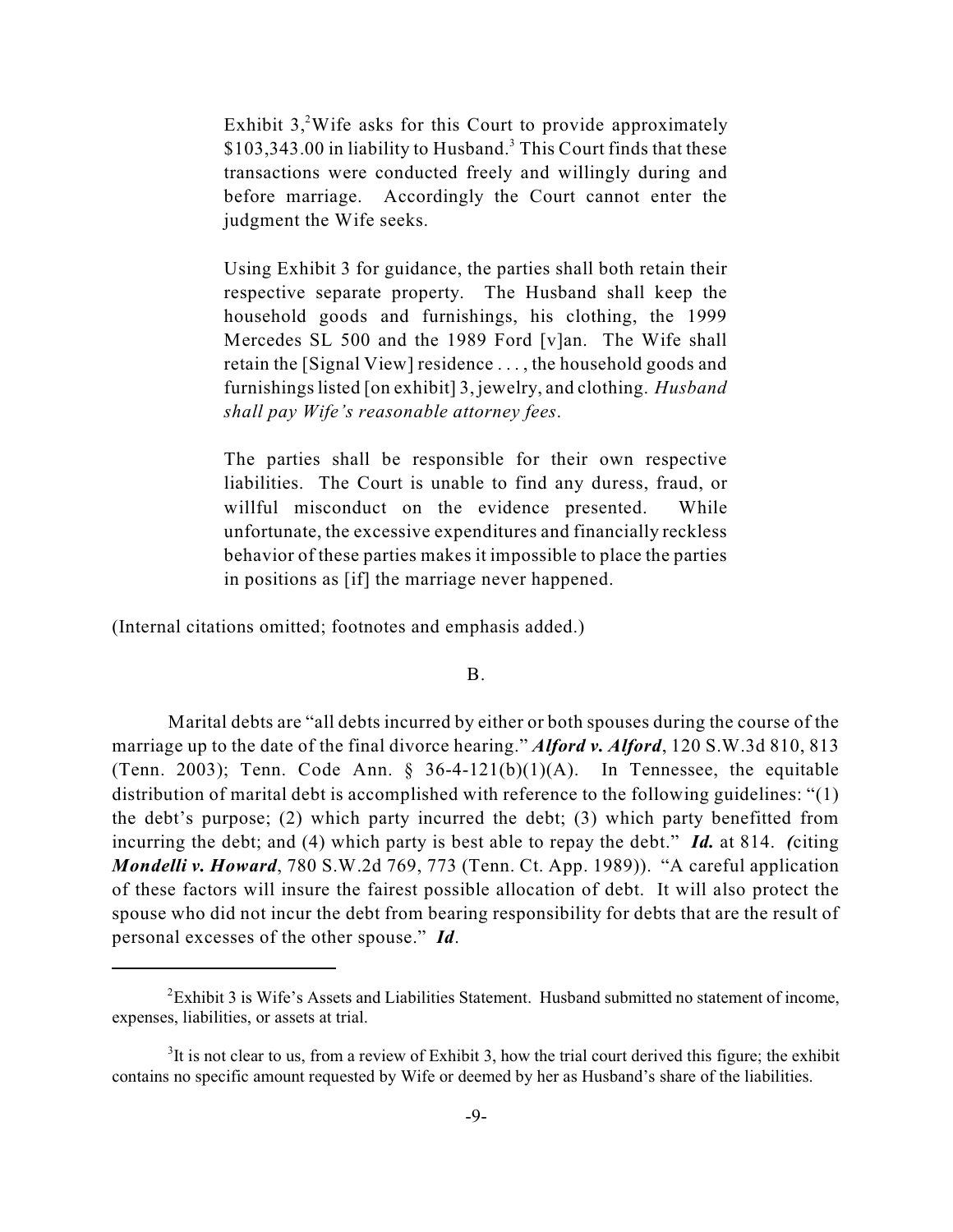As the trial court recognized, the well-established legal precedent [is] that "in cases involving a marriage of relatively short duration, it is appropriate to divide the property in a way that, as nearly as possible, places the parties in the same position they would have been in had the marriage never taken place." *Batson v. Batson*, 769 S.W.2d 849, 859 (Tenn. Ct. App. 1988). We are further mindful that the over-arching goal in division of marital property is "to divide the parties' marital estate in a just and equitable manner." *Morton v. Morton*, 182 S.W.3d 821, 833 (Tenn. Ct. App. 2005)(quoting *King v. King*, 986 S.W.2d 216, 219 (Tenn. Ct. App. 1998)).

#### C.

With these principles in mind, we now turn to the debts in the present case. As did the trial court, we reference Exhibit 3, Wife's Statement of Assets and Liabilities, to identify and classify the debts at issue. There are essentially three logical groupings  $- (1)$  the Intermont loan, represented by the \$15,000 settlement between Wife and the Bank; (2) the \$99,000 equity line on the Signal View property; and (3) the outstanding credit card balances on four of Wife's credit cards.

First, we address the Intermont loan. In short, this is not a marital debt. The proof was that the loan was applied for and the proceeds distributed to Husband, shortly *before* the parties were married. Because the loan was not a debt incurred by either party *during the marriage*, it is not included within the definition of "marital debt." It follows that the Intermont loan is not subject to distribution as a part of the division of the marital estate; rather, the loan is a *pre-marriage* obligation of Husband and Wife. While Husband's obligation to pay this debt was discharged in bankruptcy, we believe that, as between these two parties, Husband should ultimately be responsible for the relatively modest remaining portion of the debt as evidenced by Wife's settlement with the Bank. Applying *Alford* principles, we note that \$105,682.76 of the proceeds was used to pay off an obligation that was solely the debt of Husband. We also note that the balance of the proceeds went into Husband's personal bank account. Under the most relevant (in this case) of the *Alford* principles, Husband was the "party [who] benefitted from incurring the debt" or, at a minimum, the party who benefitted the most from the loan. While this is not a marital debt, using *Alford* as an example of a good equity analysis, we are persuaded that Husband should be burdened with the balance of the loan of \$15,000. Therefore, in the form of alimony in solido as support to Wife, she is awarded a judgment against Husband for \$15,000.

Next, we consider the \$99,000 line of credit Wife secured by refinancing her Signal View property. With respect to this debt, it is without question a marital debt, having been incurred by Wife shortly after the parties were married. From the initial funds accessed by Wife on the line of credit, she paid a \$10,000 pre-marital debt incurred in connection with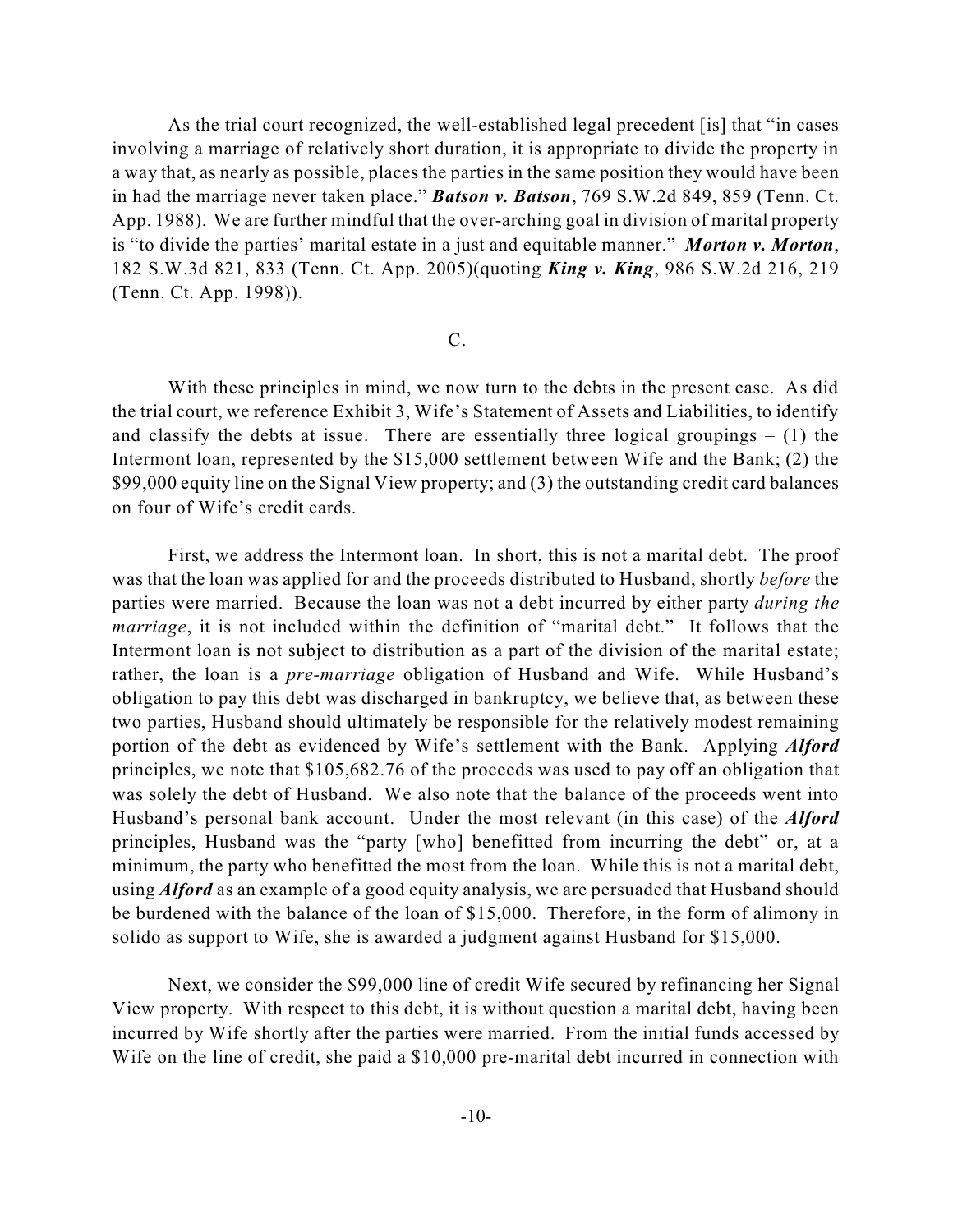renovations and repairs to Signal View, Wife's separate property. The evidence shows that the remaining funds obtained from the equity line, approximately \$89,000, were deposited into Wife's checking account and spent during the marriage. As previously noted, this equity line is properly classified as marital debt. We will discuss the disposition of this \$89,000 in marital debt shortly.

We next consider Wife's credit cards. They are identified in Exhibit 3, together with the balances owed. These are debts incurred during the marriage. They are as follows:

| Citibank Visa                     | \$7,000   |
|-----------------------------------|-----------|
| <b>Bank of America Mastercard</b> | $2,000^4$ |
| <b>American Express</b>           | 7,500     |
| Capital One Mastercard            | 3,200     |
| Total credit card debt            | \$19,700  |

Lastly, we note that among the liabilities listed in Exhibit 3 is a balance of \$4,000 due on Wife's Toyota, and \$3,143.18 in "medical bills." There was no testimony at trial about the medical bills. We exclude consideration of these two debts as they are properly classified as Wife's separate debts. By our estimation, then, there is marital debt in the amount of \$108,700 – \$89,000 of the equity line of credit plus \$19,700 in credit card debt – subject to equitable distribution between the parties.

The trial court, in its previously-quoted opinion, stated that the debts now under discussion "are viewed as gifts and it is impossible to now compensate Wife for these transfers." But to whom were the gifts made? It is clear that the trial court treated the expenditures represented by the debts as being gifts from Wife *to Husband*. We agree that they were gifts – Wife's use of her separate property for something not exclusively for Wife's direct benefit – but we view these expenditures, made during the marriage, as gifts of her separate property *for the benefit of the marriage*. As such, they are clearly characterized as marital obligations. The trial court erroneously labeled these debts as Wife's separate obligations. These obligations are marital debt subject to equitable distribution.

On the record before us, we conclude that the evidence preponderates against the trial court's finding that Wife's "transfers" of funds or numerous check and credit card expenditures during the marriage were "gifts" to Husband. We hold that the burdening of Wife with all of this debt is not equitable.

<sup>&</sup>lt;sup>4</sup>We have reduced the stated balance from \$7,000 to \$2,000 to account for the balance Wife testified she owed at the time of the marriage, that balance clearly being her separate debt.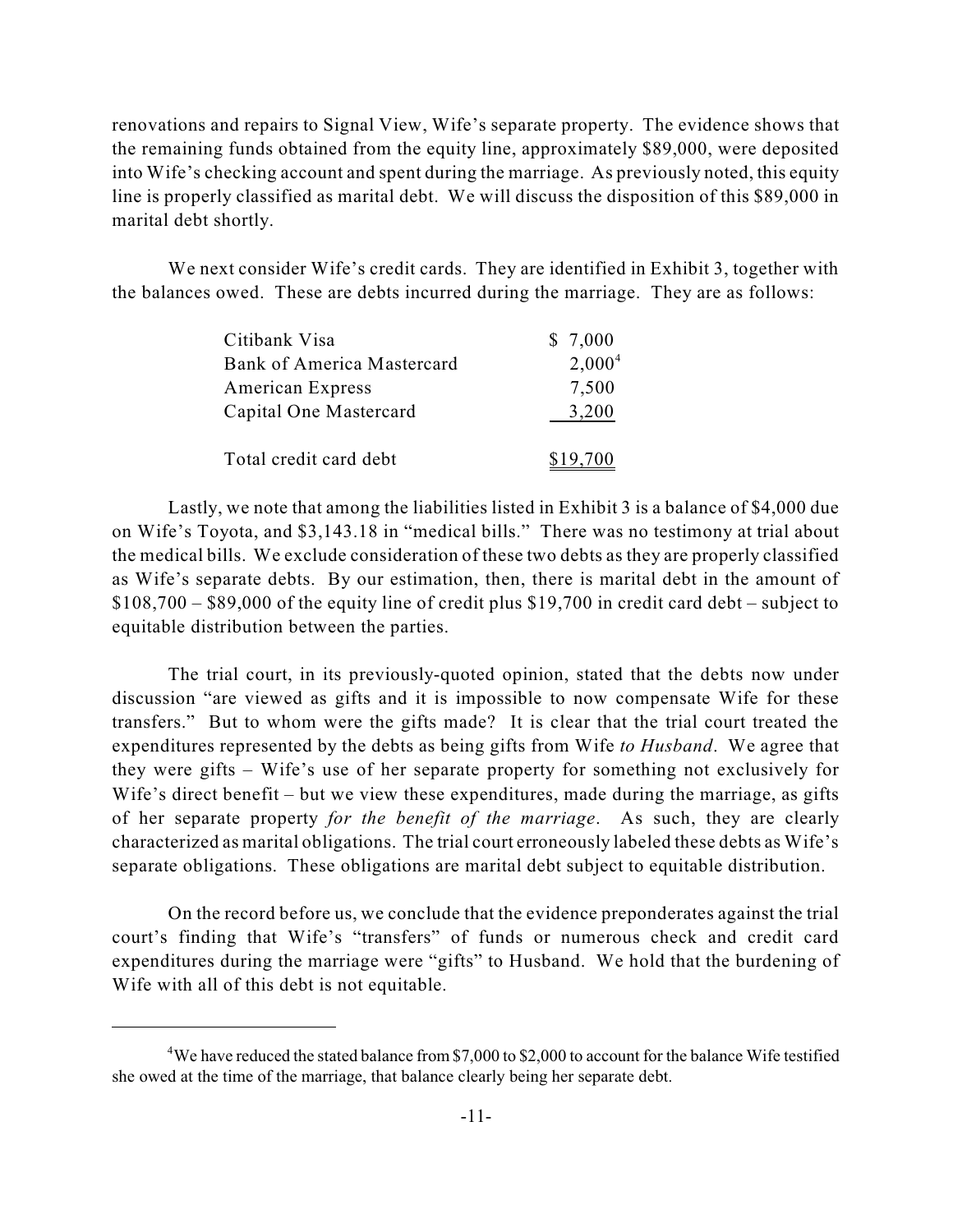We agree with the trial court's conclusion that, the short duration of the marriage notwithstanding, it is impossible to restore these parties to the financial positions they had before the marriage. At the same time, we think it incumbent upon the courts to approach the equitable distribution of the parties' debts with the shortness of the marriage in mind. To that end, we conclude that a consideration of the *Alford* factors – (1) the debt's purpose; (2) which party incurred the debt; (3) which party benefitted from incurring the debt; and (4) which party is best able to repay the debt – leads to the conclusion that, in the present case, equitable means equal. *See Alford*, 120 S.W.3d at 813. Accordingly, the trial court's judgment is modified to assign responsibility for \$54,350, or one-half of the total marital debt, to each party. Because Wife is solely liable, in a legal sense, to the various creditors, we conclude that Husband should be obligated to Wife for his portion of the marital debt as alimony in solido as support for Wife.

Alimony in solido, or lump sum alimony, is a form of long term support. *See* Tenn. Code Ann. § 36-5-121(h)(1)(2005). The "real need of the [disadvantaged] spouse seeking the support is the single most important factor . . . [and next] the courts most often consider the ability of the obligor spouse to provide support." *Aaron v. Aaron*, 909 S.W.2d 408, 410 (Tenn. 1995). (citation omitted). In the present case, we believe that Wife demonstrated a need for an award of alimony. In addition, without the alimony in solido, Husband was awarded none of what we have determined is clearly marital debt. We believe that equity is not done by placing Husband in a better financial position than Wife following the division of the debt undisputedly incurred by both parties during the marriage.

Husband requests that this Court affirm the trial court's ruling as "fair and just" and "allow [the] parties to go on and rebuild their lives." Again, the evidence leads us in a different direction. Certainly, it is true that neither party was in an enviable financial position by the time the marriage ended. However, the proof shows that Wife was operating at a deficit each month in attempting to pay all of the parties' debts with her limited rental income, no foreseeable job, and no assistance from Husband. Husband, on the other hand, was at least able to generate some income from his existing appraisal business and was responsible to pay only \$500 a month in rent in addition to basic living expenses. Although Husband operates on a tight budget, we believe that his *capacity* to earn is such that he has the ability to pay this award of alimony in solido representing support for Wife going forward.

In summary, we are mindful of the Supreme Court's observation that "the trial court has broad discretion and should do equity in allocating debt as one part of the overall distribution of marital property." *Alford,* 120 S.W.3d at 814. Here, where there was only debt to distribute, the evidence shows that all of the marital debt was improperly classified as Wife's separate debt, thus leaving her wholly responsible for all of it. In the final analysis,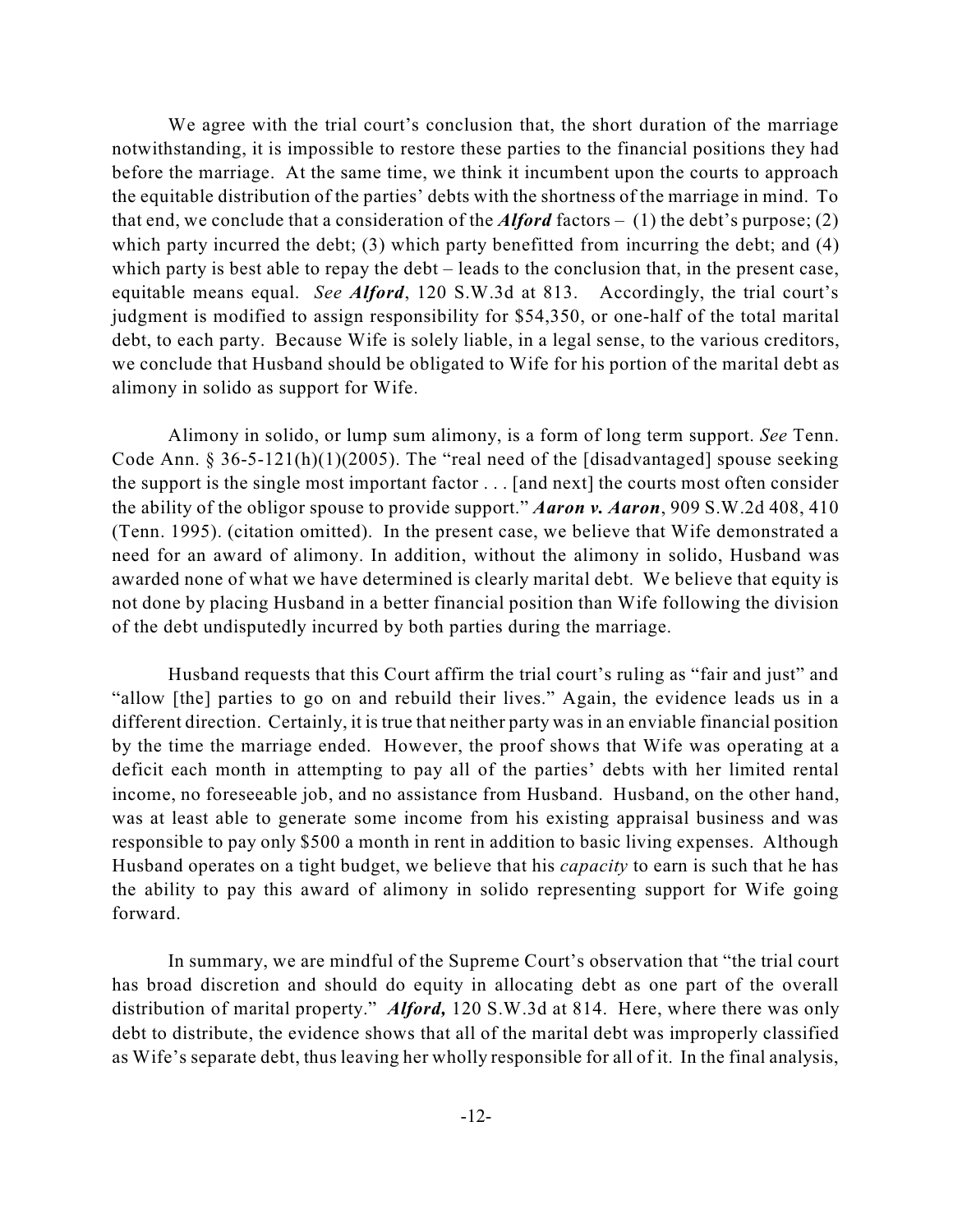the justness of a particular division of the marital property and allocation of marital debt depends on its final results. *See Thompson v. Thompson*, 797 S.W.2d 599, 604 (Tenn. App. 1990). As discussed, we conclude that the equities preponderate in favor of an equal division of the marital debt between Husband and Wife. We therefore modify the judgment to award Wife against Husband the lump sum of \$54,350 as alimony in solido in addition to our earlier award to her of \$15,000, making a total in solido alimony award to Wife of \$69,350.

### D.

At this juncture, we conclude it is appropriate to address Husband's bankruptcy discharge in the context of the parties' divorce.<sup>5</sup> After the proof in this case was reopened, the trial court considered additional evidence, including an affidavit from Wife's expert bankruptcy attorney, Mr. Farinash, concerning the effect, if any, of Husband's discharge on the trial court's ability to distribute the parties' debt. Generally summarized, Mr. Farinash testified that under 11 U.S.C. § 523 of the Bankruptcy Code, debts to a former spouse including "domestic support obligations" and other divorce-related debts are nondischargeable. *See* 11 U.S.C. 523(a)(5), (a)(15). On his stated review of Husband's case file and the bankruptcy court's ruling, Mr. Farinash further stated, in relevant part:

> [Wife's] adversary proceeding in bankruptcy court was dismissed. . . . Judge Cook expressly excepted from his ruling any debts which the [trial court] may impose on [Husband].

In her "notice of filing" of Mr. Farinash's affidavit, Wife quotes verbatim from the referenced portion of page 12 of the bankruptcy court's ruling, with respect to disposition of Wife's adversary claim, as follows:

> Accordingly, for all the foregoing reasons, [Husband's] motion to dismiss [Wife's complaint seeking a determination of nondischargeability of debts] will be construed as a judgment on the pleadings and that motion will be granted. The order will make clear the dismissal is without prejudice as to any future cause of action predicated upon the provisions of  $523(a)(5)$  and  $(a)(15)$ .

Returning to his affidavit, Mr. Farinash further observed:

 $5$ None of the filings in Husband's bankruptcy case are in the record, although the record does indicate that Husband provided a transcript of the bankruptcy court's oral ruling in that case to the trial court. In addition, Husband has attached an incomplete copy of the transcript to his appellate brief.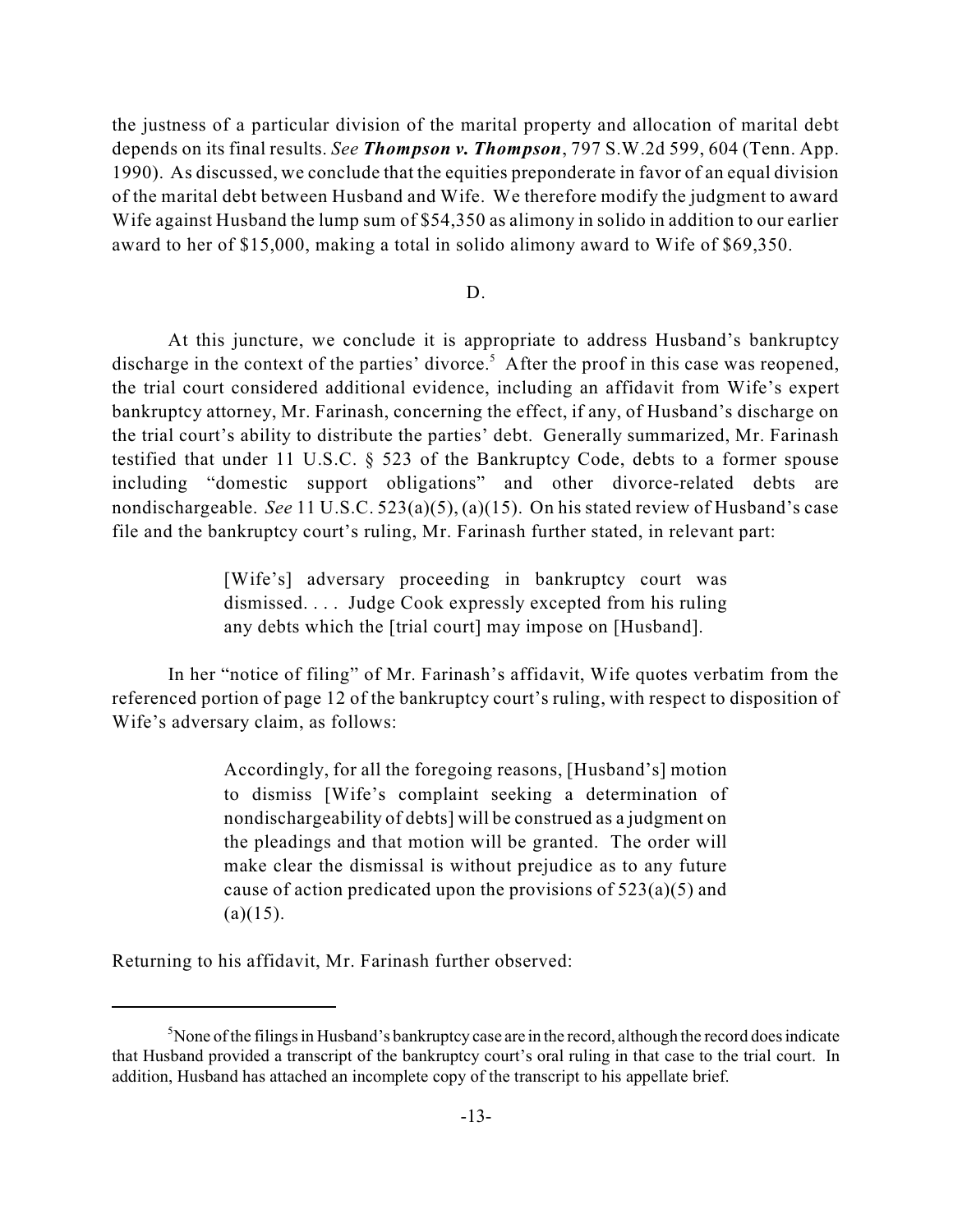As Judge Cook stated in his opinion, since [the trial court] had not yet ruled on whether [Husband] would be required to reimburse any marital debts or pay any support to [Wife], the issue of the dischargeability of these obligations was premature and . . . the issue could be raised again in Bankruptcy Court if [the trial court] ordered [Husband] to pay any obligations which could be determined to be nondischargeable pursuant to 11 U.S.C.  $523(a)(5)$  or  $(15)$ .

Mr. Farinash concluded his opinion as follows:

[The trial court] has the authority to declare that [Husband] has domestic support obligations as defined in section 523(a)(5) and (15) and to impose an obligation on him to hold [Wife] harmless from those debts will not violate the . . . discharge Order of [Husband] on debts in existence at the time of the filing of his bankruptcy action. As an alternative, [the trial court] could order [Husband] to pay [Wife] a sum certain of money and that would not violate the discharge Order.

Relevant provisions of the Bankruptcy Code and case law support Mr. Farinash's conclusion. In summary, 11 U.S.C. § 523 (a) sets forth exceptions to the dischargeability of debts in bankruptcy. As relevant to the present case, subsection (a)(5) excepts from discharge "domestic support obligations." Under the Code, a "domestic support obligation" is defined as follows:

> [A] debt that accrues before, on, or after the date of the order for relief in a case under this title, including interest that accrues on that debt . . . that is--

(A) owed to or recoverable by--

 $(i)$  a  $\ldots$  former spouse...

\* \* \*

(B) in the nature of alimony, maintenance, or support . . . of such . . . former spouse, . . . without regard to whether such debt is expressly so designated;

(C) established or subject to establishment before, on, or after the date of the order for relief in a case under this title, by reason of applicable provisions of--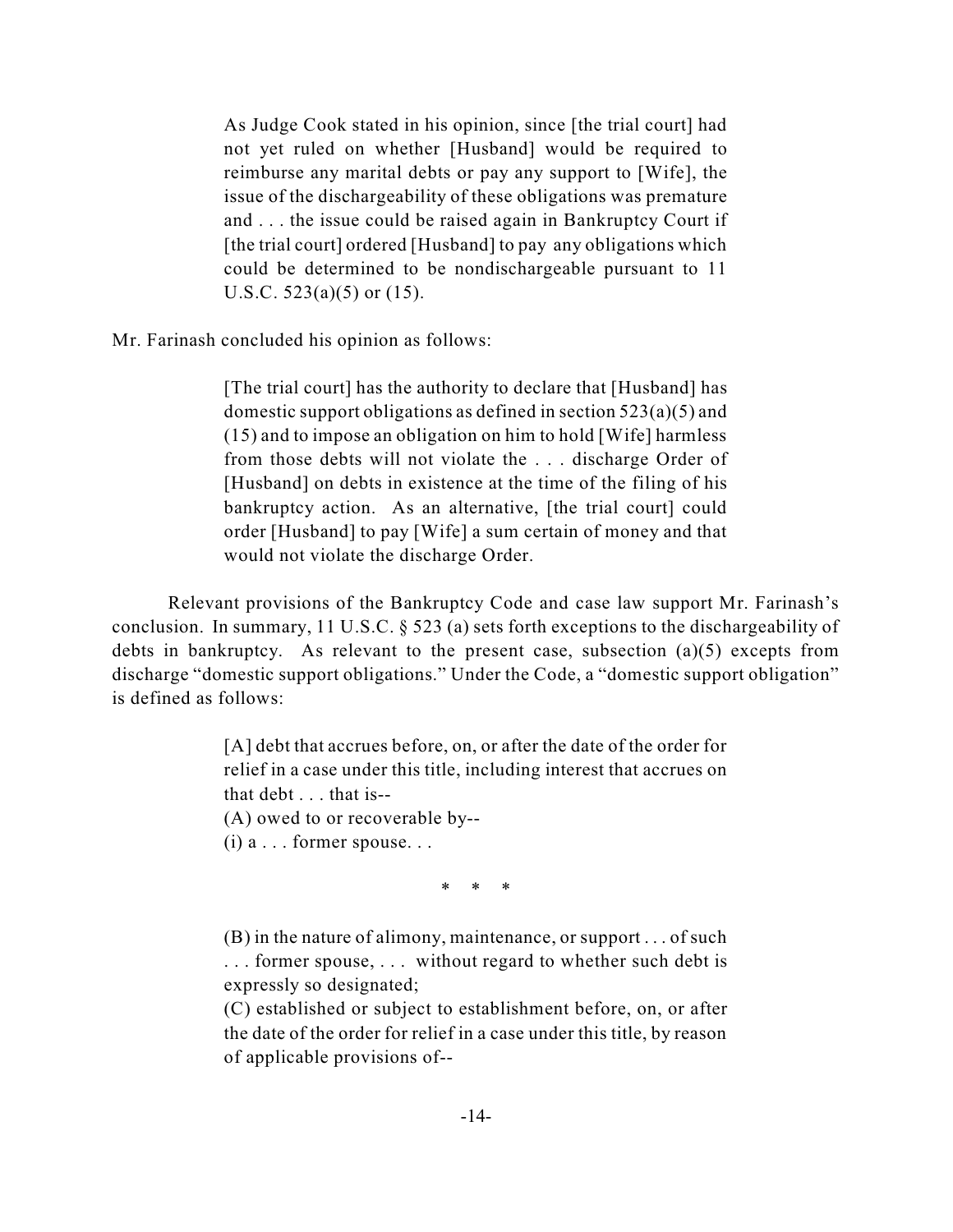(i) a separation agreement, divorce decree, or property settlement agreement; . . . .

11 U.S.C. § 101. It should be noted that the trial court believed the attorney's testimony.

In addition, Section 523 (a)(15) excepts other divorce-related obligations, such as property settlements, "to a . . . former spouse . . . and not of the kind described in paragraph  $[(a)(5)]$  that is incurred by the debtor in the course of a divorce ... or in connection with a ... divorce decree or other order of a court of record...." Addressing the nondischargeability of divorce-related obligations, the court in *Damschroeder v. Williams*, 398 B.R.464, 469-70 (Bankr. N.D. Ohio 2008), held that, as between former spouses, joint debts to third-party creditors that are "incurred" by the debtor former spouse in the parties' marital dissolution agreement are nondischargeable. The court stated:

> A requirement in a divorce decree to hold harmless or indemnify a spouse for joint obligations incurred during a marriage creates a "new" debt, running solely between the former spouses. It is this "new" debt which is "incurred" through the divorce decree, and which is nondischargeable; the parties' personal liability with respect to their joint third-party creditors remains, however, otherwise subject to the applicable legal process. As explained in the case of *In re Clark* [207 B.R. 651, 657 (Bankr. E.D.Mo. 1997)]:

> > the exception to discharge for "hold harmless" agreements may not provide protection from creditors for the non-debtor spouse. The debts owed to the joint creditors are discharged as to the debtor only. The obligation that is not dischargeable in these situations is a debtor's responsibility to hold his non-debtor, ex-spouse harmless. The non-debtor ex-spouse may look to the debtor for reimbursement pursuant to any nondischargeable "hold harmless" obligations, but the non-debtor ex-spouse is not immune from pursuit by the primary joint creditors.

[I]t is the decision of this Court that [the listed joint obligations] ... meet the necessary elements of  $\S 523(a)(15)$  so as to qualify as nondischargeable debts. Consequently, the [non-debtor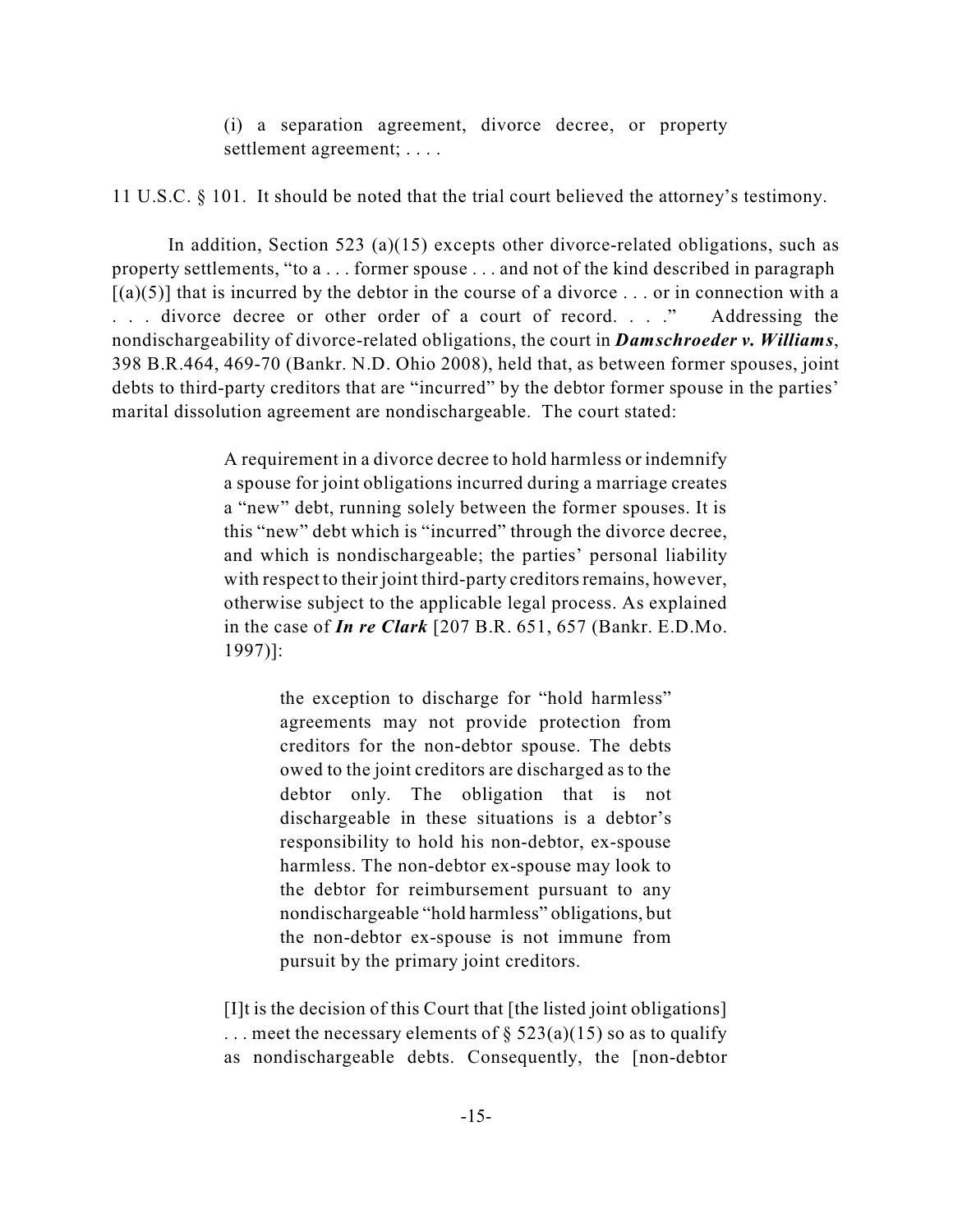former spouse] may continue to enforce her legal rights against the [debtor] with respect to these debts, notwithstanding the entry of discharge in this case.

Similarly, in *Deemer v. Deemer*, 360 B.R. 278, 281-82 (Bankr. N.D. Iowa 2007), the court concluded:

> Plaintiff has concerns regarding whether she can raise the issue of Debtor's liability on the Sears and Best Buy debts in the parties' dissolution of marriage proceedings, in light of Debtor's discharge in his Chapter 7 case. Certainly the dissolution court can consider both parties' current assets and liabilities, as well as the fact that Debtor received a bankruptcy discharge, in determining support and the division of assets and debts between the parties. Although Debtor's discharge ends his liability to Sears and Best Buy, it has no effect on the dissolution court's post-discharge determination of the equities between the parties regarding marital debts.

We conclude from all of this that the Court has the ability to make the previouslystated award to Wife in the total amount of \$69,350 as alimony in solido as support to her.

V.

### $A<sub>1</sub>$

Wife asserts that the trial court erred when it denied her motion for an award of her attorney's fees, without comment, after initially finding that Wife was entitled to recover her reasonable attorney's fees from Husband. Wife additionally seeks an award of her reasonable attorney's fees in the prosecution of the instant appeal.

# B.

As earlier quoted above, the trial court's May 5, 2011 Order expressly provided that "Husband shall pay Wife's reasonable attorney fees." Wife's brief accurately summarizes the procedural history of the case regarding the award of her attorney's fees that ensued:

> On January 13, 2012, [the Court of Appeals] filed a Show Cause Order requiring [Wife's] counsel to show cause why the appeal should not be dismissed because no order had ever been entered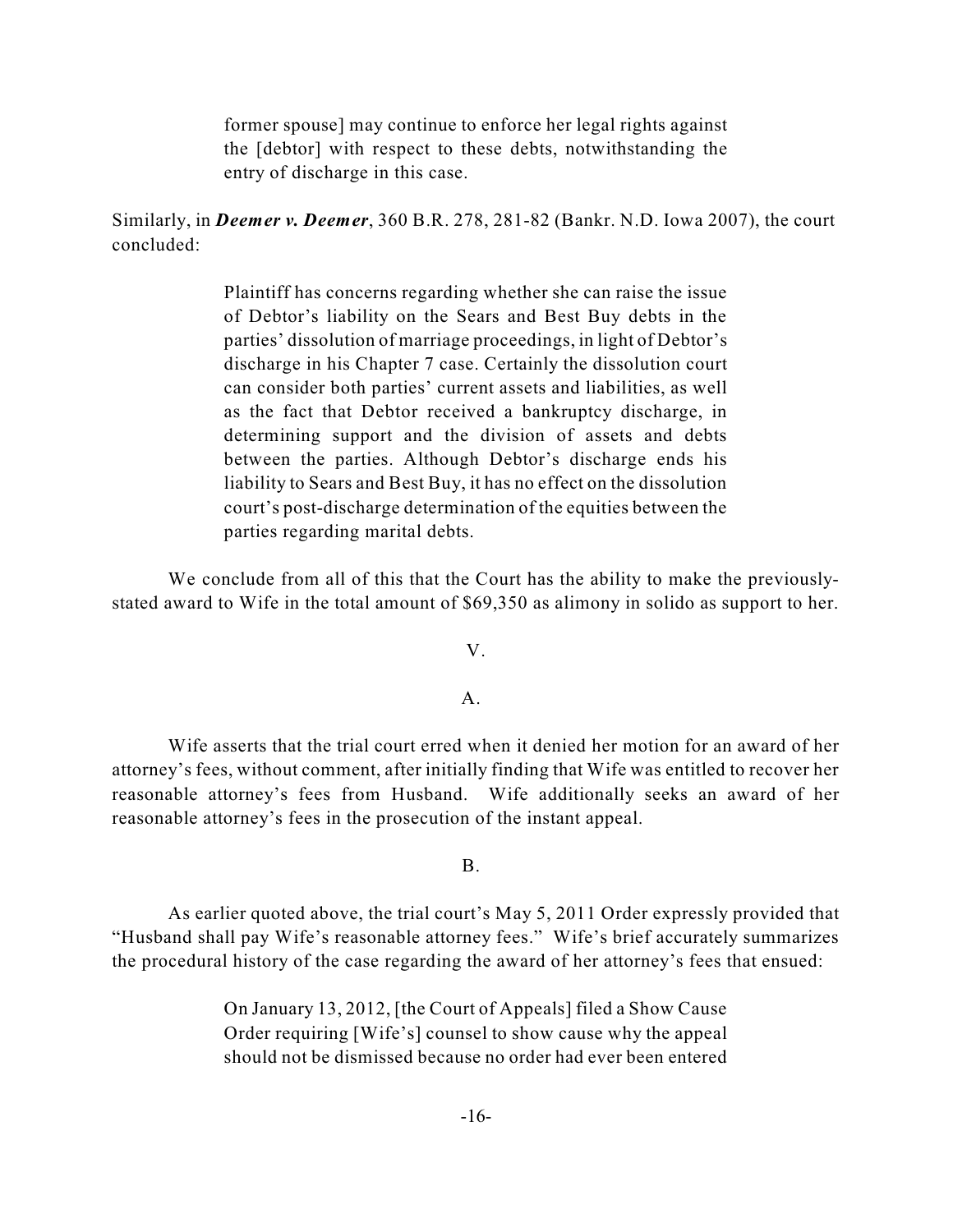[at the] trial level on the issue of the amount of the award of attorneys fees to [Wife's] counsel. [Wife's] attorney moved this Honorable Court for additional time to supplement the record and filed a Motion for Attorneys fees in the trial [c]ourt, accompanied by an affidavit of [counsel's] time and expenses. No response was filed by [Husband] to the motion. On February 22, 2012[,] the trial [c]ourt denied the motion for attorney fees without comment.

(Internal citations to the appellate record omitted.)

An award of attorney's fees in divorce litigation is alimony in solido. *Herrera v. Herrera*, 944 S.W.2d 379, 390 (Tenn. Ct. App. 1996). In contemplating such an award, a court must carefully consider the relevant factors set forth in Tenn. Code Ann. § 36-5-121(i). Awards of attorney's fees are within the sound discretion of the trial court and will not be disturbed on appeal absent an abuse of that discretion. *Langschmidt v. Langschmidt*, 81 S.W.3d 741, 751 (Tenn. 2002).

Given the facts before us, we agree with Wife that the trial court erred in failing to award her attorney's fees. In particular, we agree that "the trial court erred in [its] summary denial of fees, which were submitted without objection or response[,]" after expressly determining that Wife was entitled to an award of such fees. Considering the same factors applicable to our decision to award Wife a lump sum of alimony in solido, we conclude that the trial court was correct to initially awarding Wife her reasonable attorney's fees in this case. There being nothing to support the trial court's reversal of its earlier award, we conclude the denial of fees was an abuse of the trial court's discretion. On remand, the trial court is directed to determine and award to Wife the amount of Wife's reasonable attorney's fees and expenses for professional services rendered at the trial court level, said award to be in the nature of alimony in solido.

C.

Finally, we consider Wife's request for an award of her attorney's fees and expenses on appeal. The decision whether to award attorney's fees incurred on appeal is a matter within the discretion of this Court. *Archer v. Archer*, 907 S.W.2d 412, 419 (Tenn. Ct. App. 1995); *Seaton v. Seaton*, 516 S.W.2d 91, 93 (Tenn. 1974). Given the issues and results of the litigation as well as the respective financial positions of the parties in the present case, we conclude it is appropriate to exercise our discretion and grant Wife's request for an award of her reasonable attorney's fees and expenses for appellate work. On remand, the trial court will set these fees.